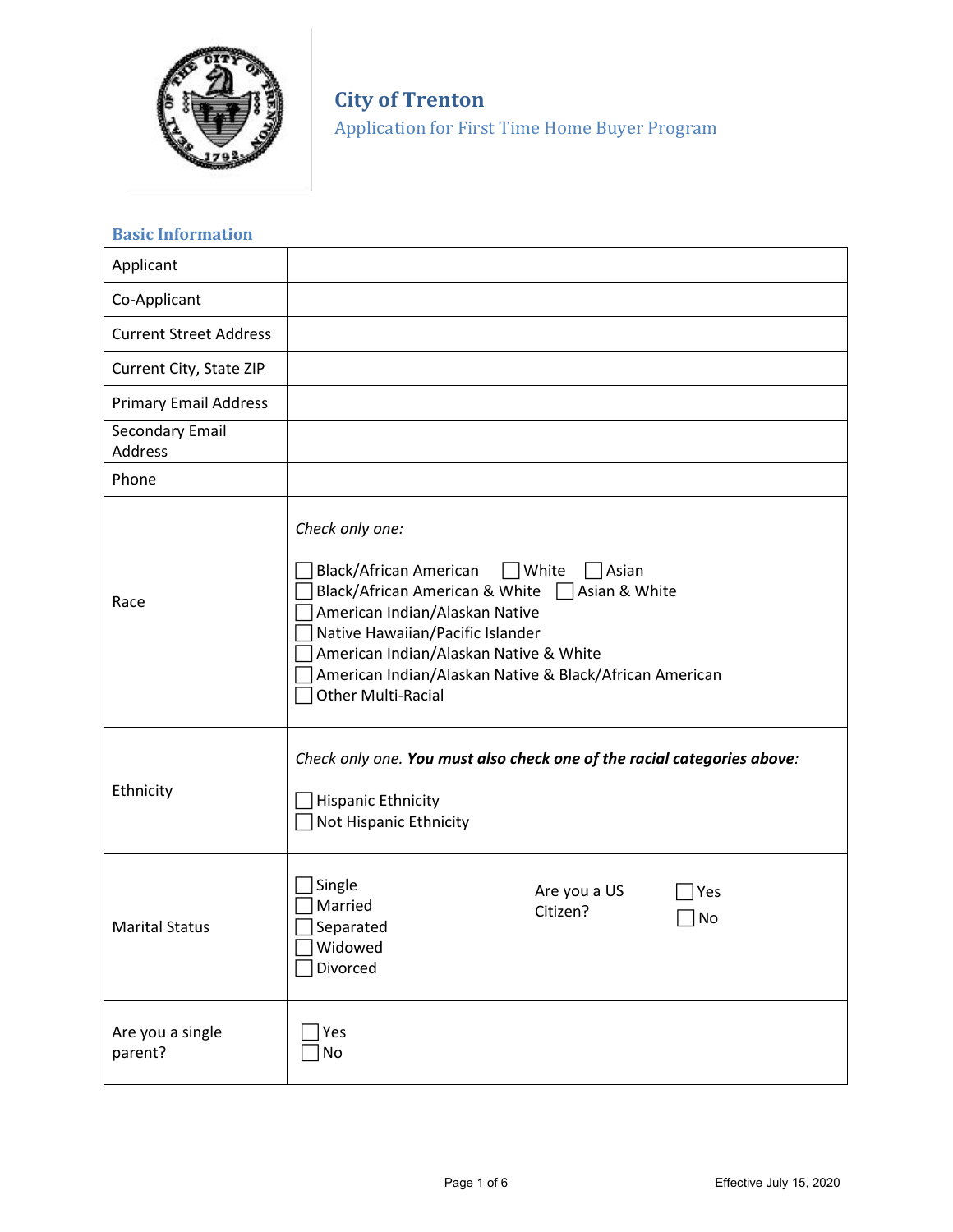### **Home Purchase Information**

| Address of Home to Be Purchased                                                  |                                               |
|----------------------------------------------------------------------------------|-----------------------------------------------|
| Municipal Tax Block and Lot                                                      | Block:<br>Lot:                                |
| Does the home have multiple dwellings (i.e.,<br>multi-family)?                   | Yes, How many units?____<br>No, single family |
| Do you intend to occupy the property as your<br>primary residence?               | Yes<br>No                                     |
| Have you had an ownership interest in a<br>property in the last three (3) years? | Yes<br>No                                     |
| <b>Purchase Price</b>                                                            | \$                                            |
| Number of Bedrooms                                                               |                                               |
| <b>Annual Property Taxes</b>                                                     | \$                                            |
| Monthly Condominium Association Dues                                             | \$                                            |
| <b>Estimate of Closing Costs</b>                                                 | \$                                            |
| Amount Available for Down Payment                                                | \$                                            |

### **Home Loan Information**

| Mortgage Applied for: $\Box$ VA $\Box$ FHA $\Box$ Conventional $\Box$<br> Other |  |  |  |  |
|---------------------------------------------------------------------------------|--|--|--|--|
| Loan Originator Company/Bank Name                                               |  |  |  |  |
| Loan Originator/Bank Representative Name                                        |  |  |  |  |
| Loan Originator Company/Bank Address                                            |  |  |  |  |
| Loan Originator Company/Bank Phone Number                                       |  |  |  |  |
| Loan Originator Company/Bank Rep Email Address                                  |  |  |  |  |
| Date mortgage application was submitted                                         |  |  |  |  |
| Estimated closing date                                                          |  |  |  |  |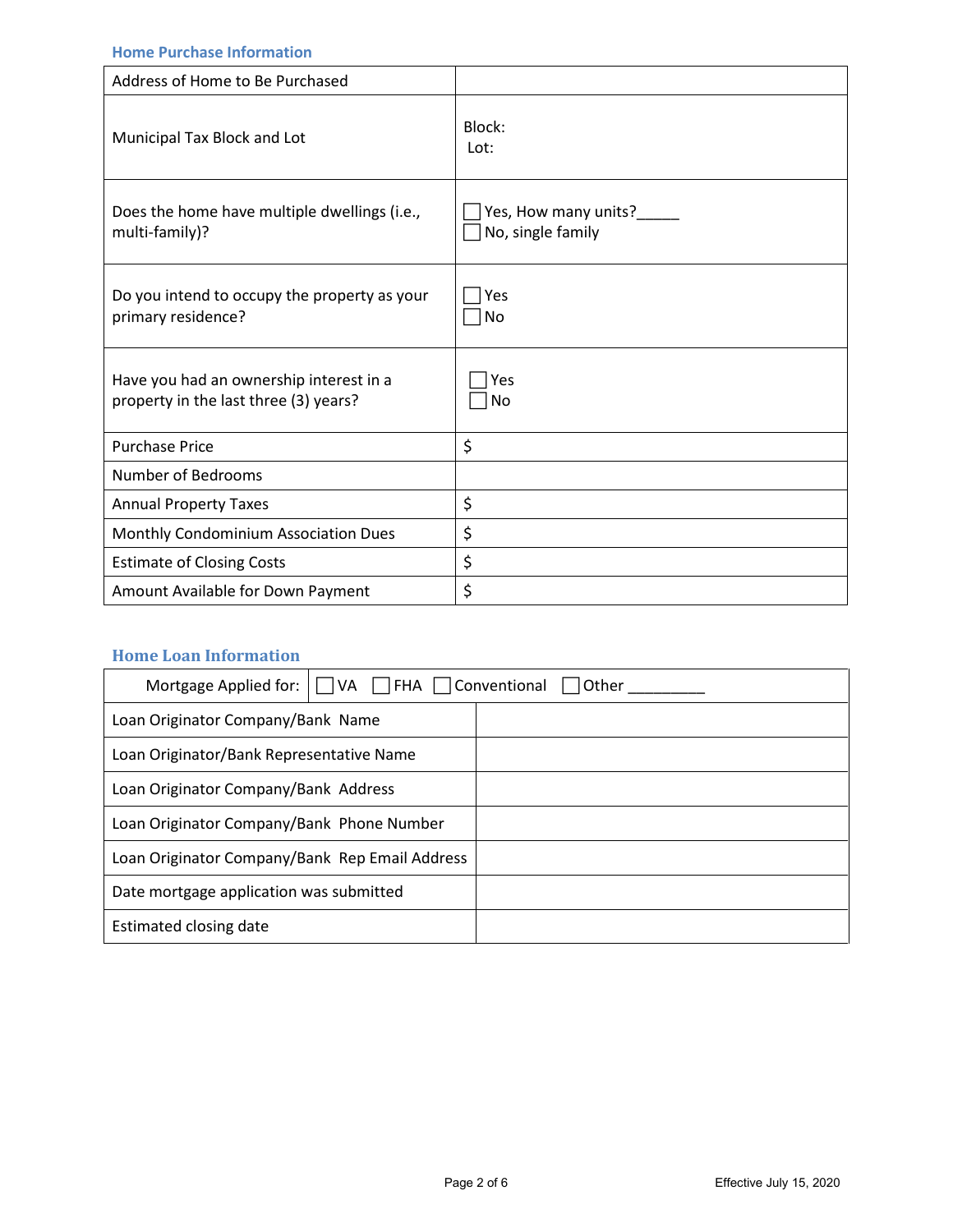### **Household**

Please list *all individuals* that will be part of the household living in your new home

|                  |             |                              |                  |                                          | Check All of the boxes that apply for each household<br>member |                             |                                                        |                                                                            |                                                               |                                                                              |
|------------------|-------------|------------------------------|------------------|------------------------------------------|----------------------------------------------------------------|-----------------------------|--------------------------------------------------------|----------------------------------------------------------------------------|---------------------------------------------------------------|------------------------------------------------------------------------------|
|                  | <b>Name</b> | Relationship<br>to Applicant | <b>Birthdate</b> | Last 4 of<br><b>Social</b><br>Security # | <b>Sex</b>                                                     | <b>Head of</b><br>Household | <b>This</b><br>member<br>is a child<br>under<br>age 18 | <b>This</b><br>member<br>is a<br>fulltime<br>student<br>age 18<br>and over | <b>This</b><br>member<br>is 62<br>years of<br>age or<br>older | <b>This</b><br>member is<br>a person<br>(of any<br>age) with<br>disabilities |
| $\mathbf{1}$     |             |                              |                  |                                          |                                                                |                             |                                                        | П                                                                          |                                                               | $\overline{\phantom{a}}$                                                     |
| $\overline{2}$   |             |                              |                  |                                          |                                                                |                             |                                                        | $\Box$                                                                     | $\overline{\phantom{a}}$                                      | $\Box$                                                                       |
| $\overline{3}$   |             |                              |                  |                                          |                                                                |                             |                                                        | $\overline{\phantom{a}}$                                                   |                                                               | $\Box$                                                                       |
| $\overline{4}$   |             |                              |                  |                                          |                                                                |                             | $\mathbf{L}$                                           | $\Box$                                                                     | $\Box$                                                        | $\Box$                                                                       |
| 5                |             |                              |                  |                                          |                                                                |                             |                                                        | $\Box$                                                                     |                                                               | $\Box$                                                                       |
| $\boldsymbol{6}$ |             |                              |                  |                                          |                                                                |                             | e s                                                    | $\Box$                                                                     | $\Box$                                                        | $\Box$                                                                       |
| $\overline{7}$   |             |                              |                  |                                          |                                                                |                             |                                                        | $\overline{\phantom{a}}$                                                   |                                                               | $\Box$                                                                       |
| 8                |             |                              |                  |                                          |                                                                |                             |                                                        | $\overline{\phantom{a}}$                                                   | $\Box$                                                        | $\Box$                                                                       |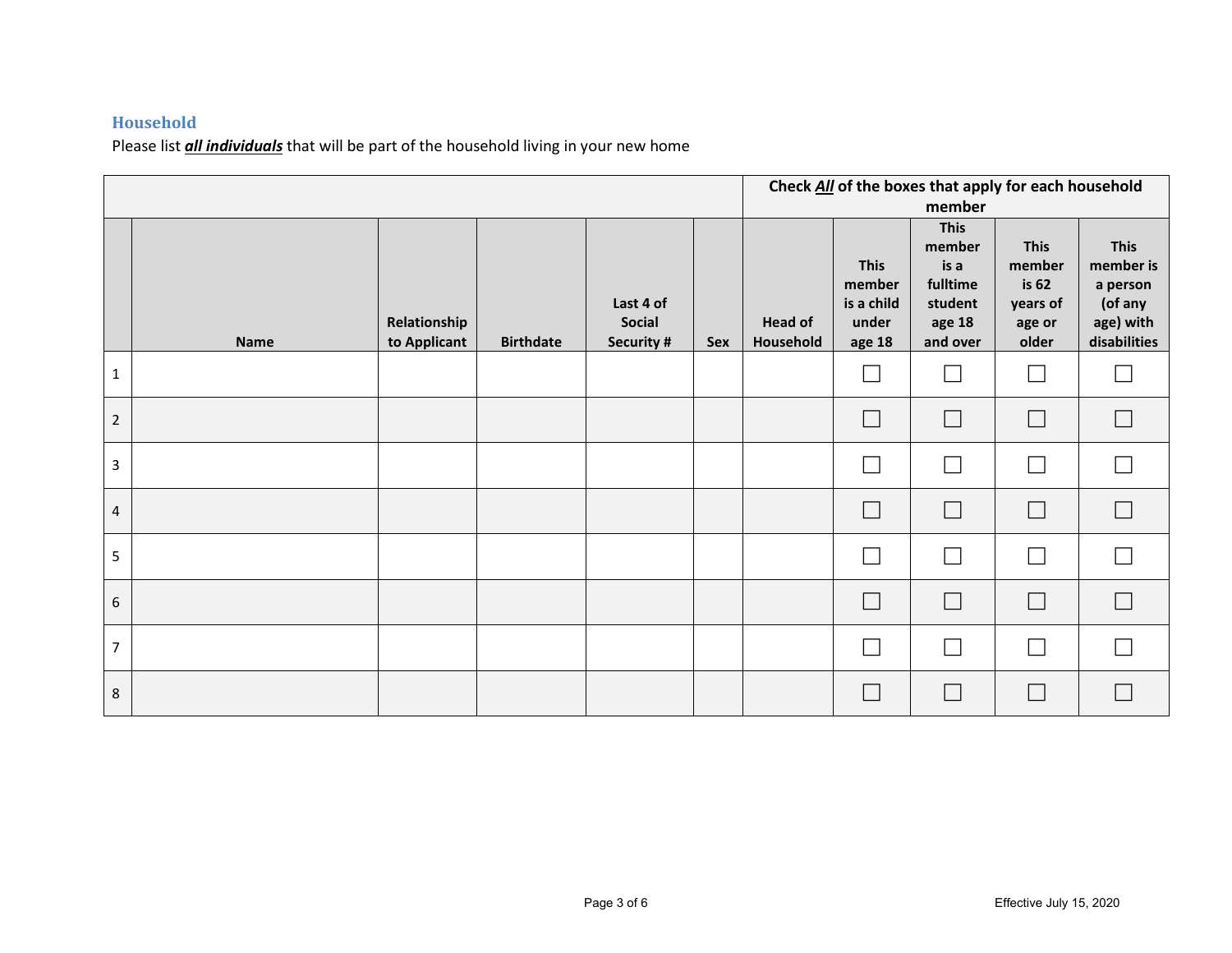# **Household Income**

For each income source listed below, you will be required to provide source documentation for the purpose of verification.

| <b>Income Description</b>            | <b>Head of</b><br>Household<br>(Applicant) | Household<br><b>Member</b><br>$\overline{2}$ | Household<br><b>Member</b><br>3 | Household<br><b>Member</b><br>4 | Household<br><b>Member</b><br>5 | Household<br><b>Member</b><br>6 | Household<br><b>Member</b><br>$\overline{7}$ | Household<br><b>Member</b><br>8 |
|--------------------------------------|--------------------------------------------|----------------------------------------------|---------------------------------|---------------------------------|---------------------------------|---------------------------------|----------------------------------------------|---------------------------------|
| Salary                               | \$                                         | \$                                           | \$                              | \$                              | \$                              | \$                              | \$                                           | \$                              |
| Social Security                      | \$                                         | \$                                           | \$                              | \$                              | \$                              | \$                              | \$                                           | \$                              |
| Pension                              | \$                                         | \$                                           | \$                              | \$                              | \$                              | \$                              | \$                                           | \$                              |
| Welfare                              | \$                                         | \$                                           | \$                              | \$                              | \$                              | \$                              | \$                                           | \$                              |
| Disability                           | \$                                         | \$                                           | \$                              | \$                              | \$                              | \$                              | \$                                           | \$                              |
| Workers' Comp                        | \$                                         | \$                                           | \$                              | \$                              | \$                              | \$                              | \$                                           | \$                              |
| Alimony                              | \$                                         | \$                                           | \$                              | \$                              | \$                              | \$                              | \$                                           | \$                              |
| Child Support                        | \$                                         | \$                                           | \$                              | \$                              | \$                              | \$                              | \$                                           | \$                              |
| Interest Income                      | \$                                         | \$                                           | \$                              | \$                              | \$                              | \$                              | \$                                           | \$                              |
| Rental Income                        | \$                                         | \$                                           | \$                              | \$                              | \$                              | \$                              | \$                                           | \$                              |
| <b>Business Income</b>               | \$                                         | \$                                           | \$                              | \$                              | \$                              | \$                              | \$                                           | \$                              |
| Other:                               | \$                                         | \$                                           | \$                              | \$                              | \$                              | \$                              | \$                                           | \$                              |
| Other:                               | \$                                         | \$                                           | \$                              | \$                              | \$                              | \$                              | \$                                           | \$                              |
| <b>Total Household Annual Income</b> |                                            |                                              |                                 |                                 |                                 |                                 |                                              |                                 |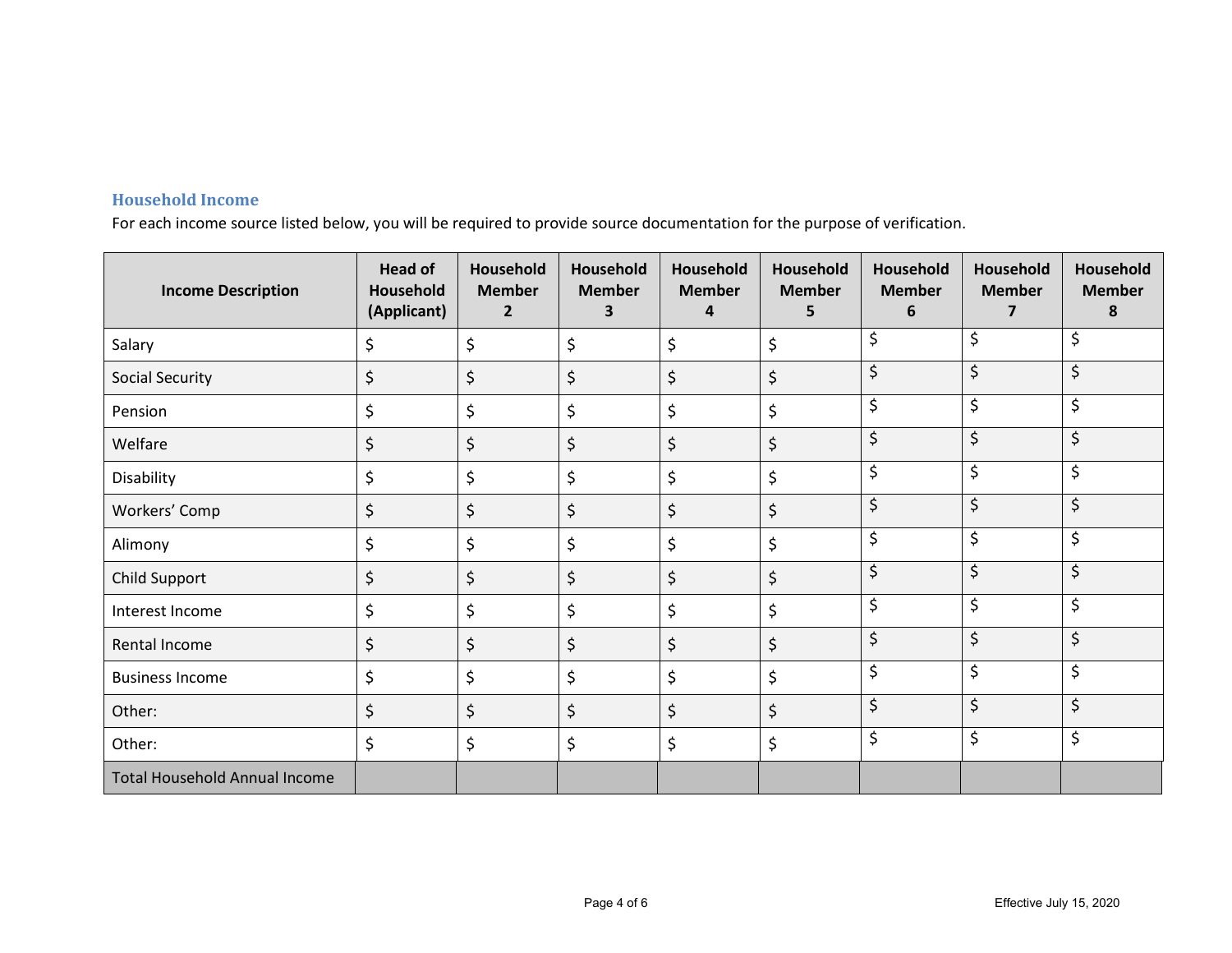#### **Does anyone in the household receive or expect to receive:**

| Supplemental Security Income (SSI)?                                                                                                                                      | $ $   Yes     No  |
|--------------------------------------------------------------------------------------------------------------------------------------------------------------------------|-------------------|
| Does anyone in the household receive or expect to receive Veterans Benefits?                                                                                             | Yes  <br>l INo    |
| Does anyone in the household receive or expect to receive a pension or annuity?                                                                                          | Yes    No         |
| Does anyone in the household receive regular contributions (cash, food, clothing,<br>utility payments, etc.) from an individual not living in the unit or from agencies? | Yes    No         |
| Does anyone in the household own any property?                                                                                                                           | l lYes l<br>∣ INo |
| Does anyone in the household receive any income from rental housing?                                                                                                     | i Yes<br>l No     |
| Does anyone in the household own any stocks, bonds or trust accounts?                                                                                                    | l No<br>Yes.      |

#### **Bank Accounts**

Please list all checking and savings accounts including CDs, Money Market Funds, Mutual Funds, stocks and bonds, and other assets held by financial institutions for all members of the Household:

| <b>Name and Address of</b><br><b>Financial Institution</b> | <b>Account Number</b> | <b>Current Value</b> |
|------------------------------------------------------------|-----------------------|----------------------|
|                                                            |                       |                      |
|                                                            |                       |                      |
|                                                            |                       |                      |
|                                                            |                       |                      |

### **Monthly Expenses**

Use the table below to describe your current monthly expenses.

| <b>Expense</b>        | <b>Description</b> | <b>Monthly Payment</b> |
|-----------------------|--------------------|------------------------|
| Rent/Lease            |                    |                        |
| <b>Credit Card</b>    |                    |                        |
| <b>Credit Card</b>    |                    |                        |
| <b>Credit Card</b>    |                    |                        |
| Auto Loan             |                    |                        |
| Auto Loan             |                    |                        |
| Alimony/Child Support |                    |                        |
| <b>Student Loan</b>   |                    |                        |
| Tuition               |                    |                        |
| Other                 |                    |                        |
| Other                 |                    |                        |